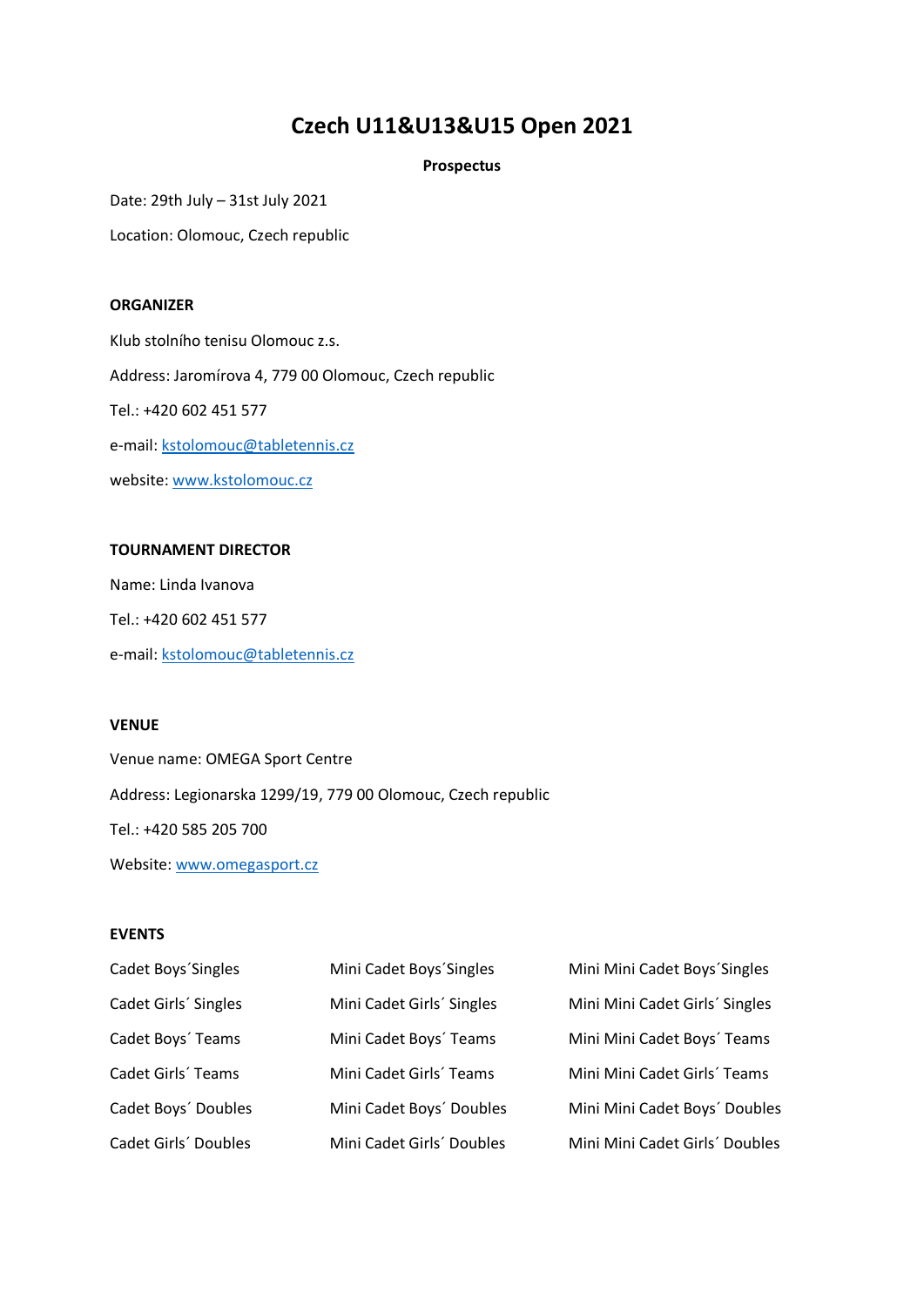## **ELIGIBILITY FOR 2021**

Cadet Events: Born on or after January 1st 2006 Mini Cadet Events: Born on or after January 1st 2008 Mini Mini Cadet Events: Born on or after January 1st 2010

#### **PRELIMINARY SCHEDULE**

| 29th July | <b>Team Events</b>                                  |
|-----------|-----------------------------------------------------|
| 30st July | Team Events + Individual Events (singles + doubles) |
| 31st July | Individual Events (singles + doubles)               |

#### **SYSTEM OF PLAY**

Singles events will be played in two stages, all matches best of 5 games.

Team events will be played in two stages, all matches best of 5 games. They will be played on Corbillon Cup System.

Doubles will be played in KO basis, all matches best of 5 games.

If schedule permits, consolation will be played.

The organizer may make changes in the system of play and (or) cancel some events in connection with the epidemiological situation.

# **SEEDING LIST**

The last available World Ranking will be used for seeding purposes. Ranking of each country will be taken in account if necessary.

## **EQUIPMENT**

Tables: Joola 3000 SC blue Balls: JOOLA white Floor: indoor tennis covering blue

# **HOSPITALITY**

Option 1

Accreditation fee payment without hospitality.

In case the participants choose Option 1 the Organizers will not offer an official hospitality package.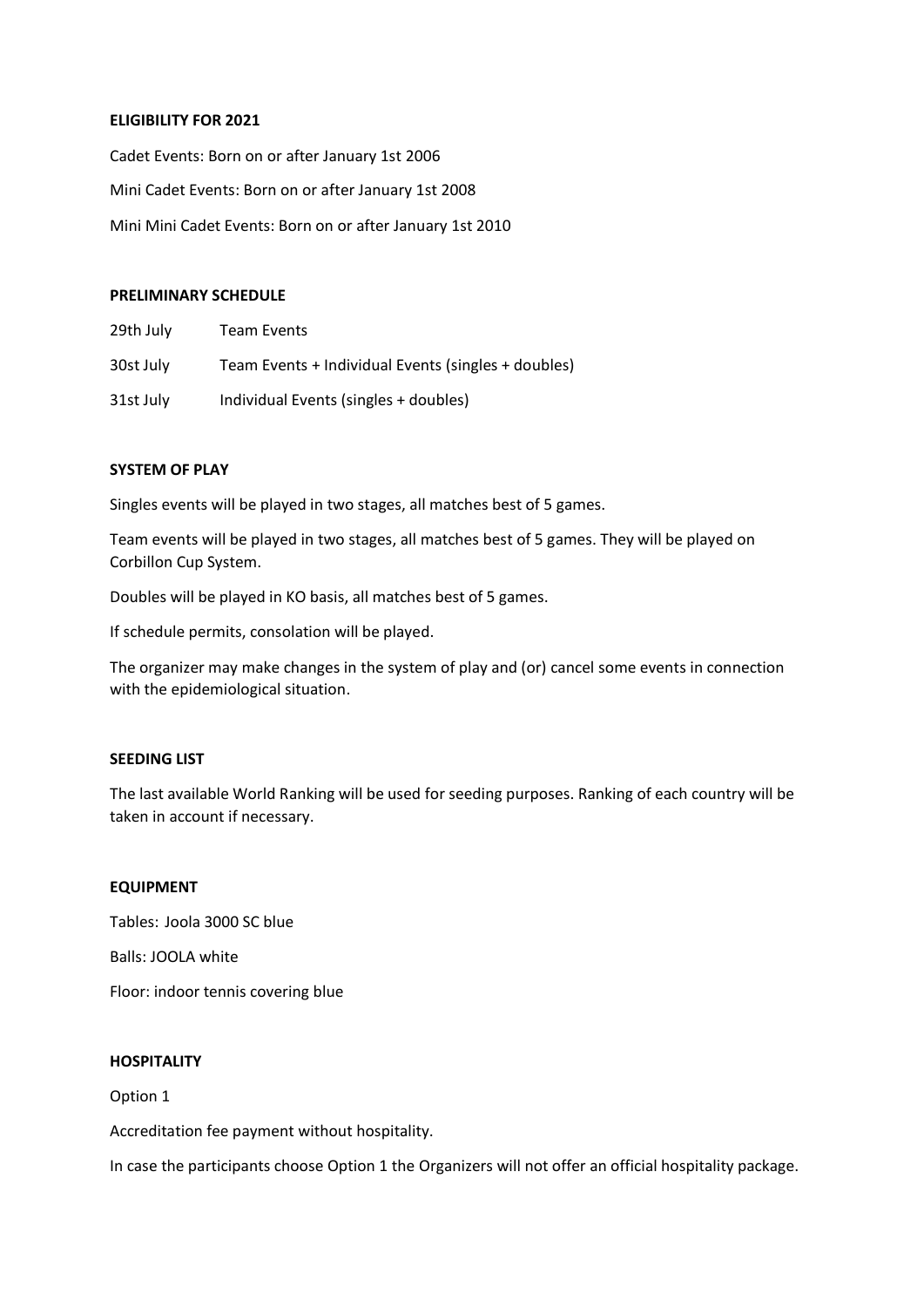The participants have to look after their own accommodation and meals. The participants will only pay the accreditation fee.

Accreditation fee for the players is fixed to 100 EUR.

# Option 2

The official hospitality packages includes accommodation, full board, practise at TT International Camp/entry fee at Czech U11&U13&u15 Open.

Hotel NH Collection Olomouc Congress\*\*\*\*\*

Address: Legionarska 21, 779 00 Olomouc

Tel.: +420 585 575 111

Website: www.nh-olomouc.eu

| <b>108 EUR</b> |
|----------------|
| <b>72 EUR</b>  |
| 60 EUR         |
|                |

The number of rooms is limited.

## **TRANSPORTATION**

The nearest airports are:

- Leos Janacek Ostrava Airport
- **Brno Airport**
- Vaclav Havel Prague Airport

#### **ACCOMMODATION CANCELLATION**

For room cancellation after July 1st July 2021 the entering participants will be charged with 100 EUR per cancelled person.

For room cancallation caused by ilnness of the participant or caused by the current COVID situation (both restrictions made by Czech side and/or foreign side) the entering participant will be charged with 10% of the invoiced/paid amount.

# **ACCREDITATION**

Date: 28th July 2021 17:00 – 20:00 (Team Events)

30th July 2021 9:00 – 11:00 (Individual Events)

Place: OMEGA Sport Centre